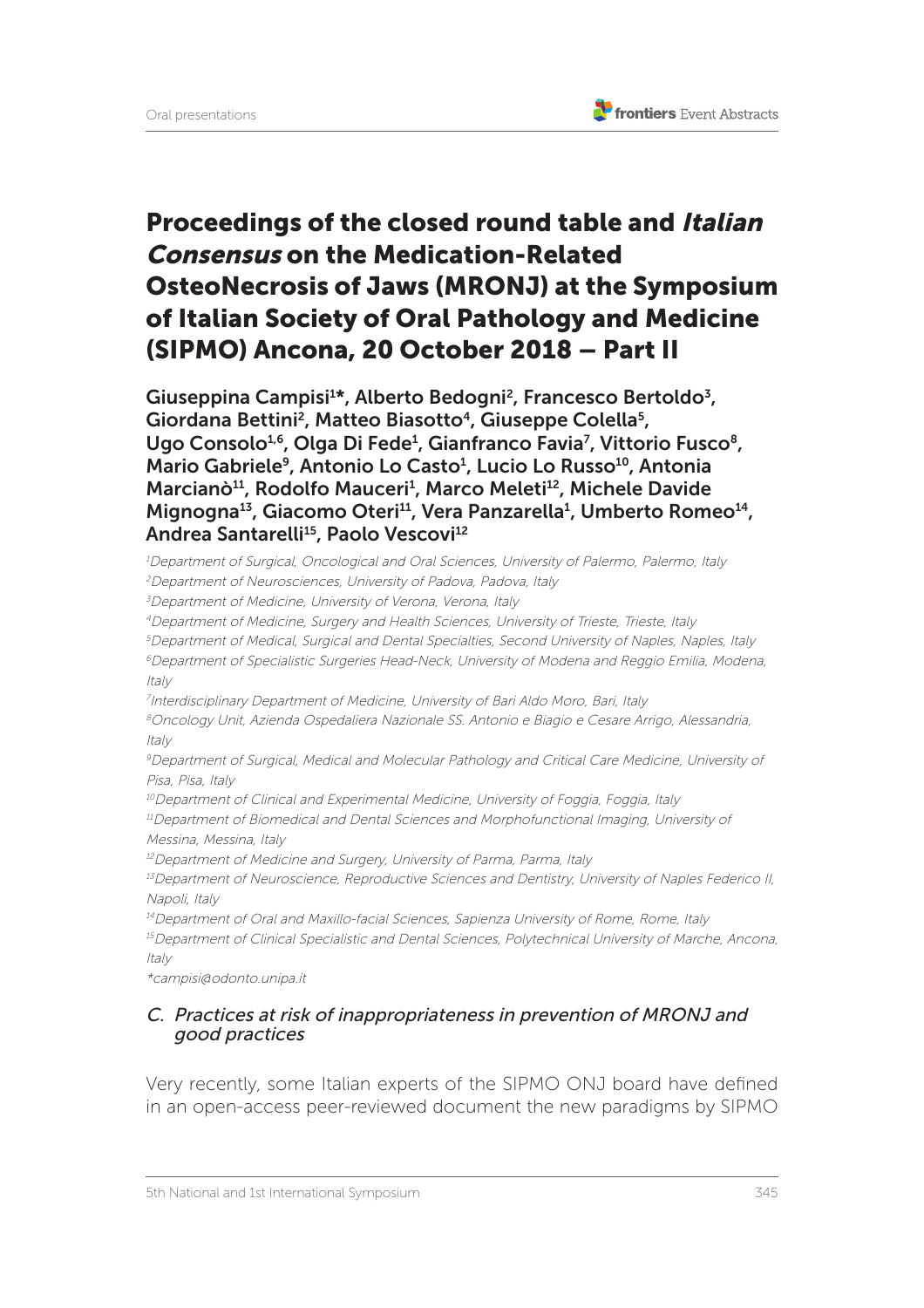on preventive dental management in patients at risk of MRONJ, prior to and during/after the administration of the aforementioned ONJ-related drugs [1]. The MRONJ Italian Consensus has confirmed the principles declared by the SIPMO ONJ board in terms of prevention. Briefly, they believe that, for reducing the risk of MRONJ, key figures are prescribers, dentists and oral hygienists by applying correct protocols of 1) primary prevention for both pre-treatment and in-treatment patients, and 2) secondary prevention (i.e. early diagnosis of MRONJ).

1) Primary prevention for MRONJ mainly means elimination/reduction of oral and dental risk factors, it is targeted at restoring and/or maintaining good oral health and reducing the risk of an onset of pathological conditions or any other negative event. This approach has the greatest impact when aimed at protecting constantly the oral health of patient at risk of MRONJ.

Initially, about fifteen years ago, MRONJ (at that time labeled BRONJ) has been thought to be associated to dental extraction in patients already being treated with bisphosphonates. More recently, the presence of infection at dental-periodontal and peri-implant locations has been underlined as being one of the main local risk factors of developing MRONJ, often being the main reason of surgical procedures of dental extraction or implant removal. It is advisable to consult the full text by SIPMO ONJ board for the division by risk categories, for a complete listing of systemic and local risk factors.

A new emerging aspect is that primary prevention should be performed not only prior to taking the ONJ-related drugs, but also during and after the treatment with those drugs, in order to eliminate any infective outbreaks of MRONJ. It is the responsibility of the dentist to accurately assess risk factors leading to the development of MRONJ and suggest a strategy for removing these factors. The dentist must also stress the importance of maintaining effective dental hygiene (together with dental hygienist), including regular check-ups, for the patient. Both are necessary for maintaining oral health, reducing the outbreak of MRONJ, and/or detecting possible signs of the early symptoms of this disease.

Finally, dental procedures for the patient (both cancer and non-cancer) in pre-treatment and in-treatment phases can be divided in invasive and noninvasive ones, all indicated in these patients when related to the control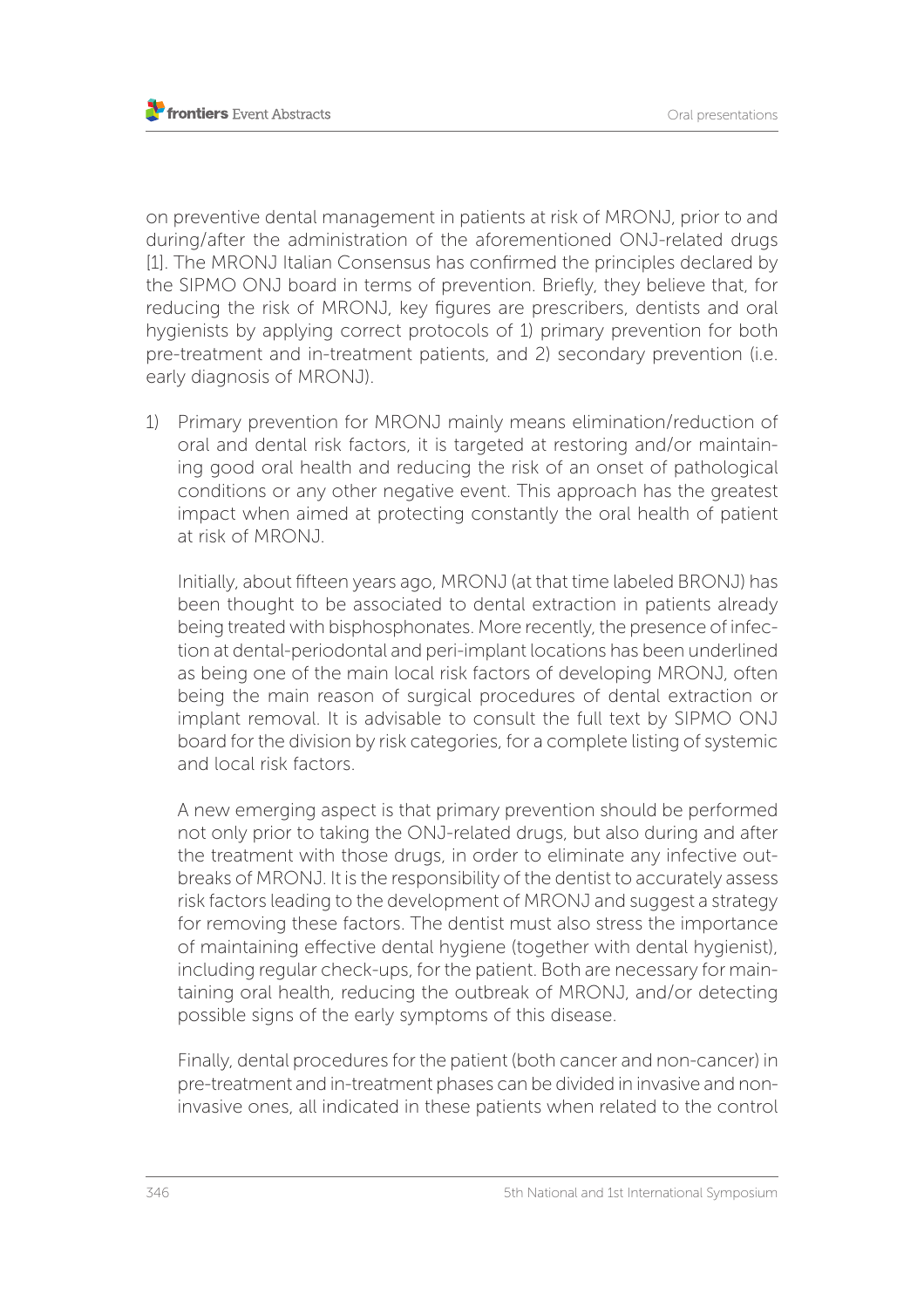of local risk factors. Of great assistance in this regard is the use of leaflets, such as those which can be free downloaded, https://www.unipa.it/ dipartimenti/di.chir.on.s./. content/documenti/ONJ-Leaflet-\_SIPMO-by-Di-Fede-Campisi20-02-17.pdf. The app DoctOral® provides an openaccess consultation of guided paths and recommendations regarding the dental management of patients at risk of MRONJ; it is free available both for Android, https://play.google.com/store/apps/details?id=com. olgadifede.olgapp&hl=it and iOS system [2], https://itunes.apple.com/ it/app/doctoral/id1232326837?mt=8.

2) Secondary prevention or early diagnosis is the second pillar in the strategy against MRONJ, since we know that the earlier the MRONJ stage is, its prognosis will be better. With respect to the diagnostic work-up, the main problem is the possible under-diagnosing of MRONJ cases without bone exposure. A recent multicenter study [3] has demonstrated that the use of the traditional AAOMS [4,5] and ASBMR case definition [6] induces clinicians up to a quarter of undiagnosed BRONJ cases. Thus, in order to avoid any underestimation of MRONJ, care should be taken with respect to the definition adopted and to the use of the imaging studies in cancer and osteometabolic patients, who are already receiving MRONJ-associated therapies in combination or alone [7].

Practices at risk of inappropriateness

- #1 keeping teeth with endodontic and/or periodontal diseases at uncertain prognosis only for avoiding, in patients at risk of MRONJ, extractive invasive procedures.
- #2 extracting, only for preventive purposes, teeth in partial or total inclusion in patients pre-treatment with drugs at risk of ONJ.
- #3 scheduling in cancer patients the first dental check-up only after diagnosis of bone metastases.
- #4 omitting in osteometabolic patients dental check-ups for oral health status assessment and relative preventive dentistry actions.
- #5 omitting periodic dental check-ups for edentulous patients or wearing removable prostheses, if they are at risk of MRONJ.

<sup>5</sup>th National and 1st International Symposium 347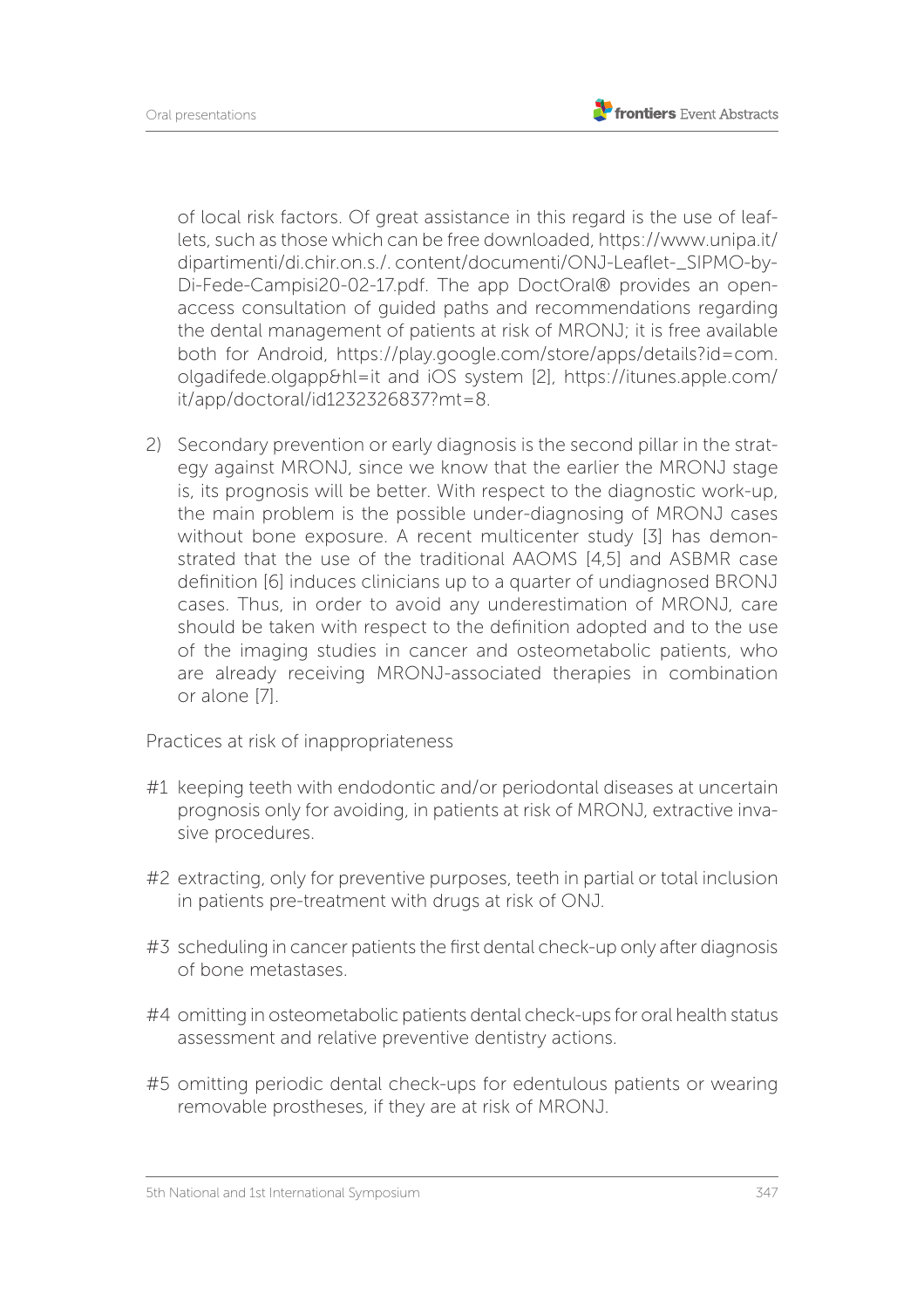#6 underestimating the usefulness of imaging performed for monitoring neoplastic status with respect to ONJ diagnosis.

## Good practices

- #1 extract teeth with endodontic and/or periodontal diseases, in patients at risk of MRONJ, when conservative approach is not possible and a good prognosis is not guaranteed.
- #2 maintain teeth in partial or total inclusion, if no signs and/or symptoms of inflammation/infection are presents (e.g. dysodontiasis, pericoronaritis, decay, periodontal disease, caries and /or root resorption of the second molar, mechanical trauma on the surrounding mucous membranes).
- #3 schedule in cancer patients the first dental check-up as soon as possible, preferably during the tumour staging process in the pre-treatment phase.
- #4 consider in osteometabolic patients a potential gradient of MRONJ risk according to
	- a) Administration and duration of treatment with ONJ-related drugs [8–11] and
	- b) Eventual presence of comorbidities and further medical therapies indirectly associated; assess, during the prescription of the ONJ-associated drugs, the oral health status even by a questionnaire (bypassing the preliminary dental check-up); schedule semi-annual dental visits (the first within 6 months from the first assumption of anti-resorptive drugs).
- #5 schedule preventive dental check-ups even in patients at risk of MRONJ but edentulous with or without removable dentures, in order to intercept and correct any injury on the oral mucosa.
- #6 consider useful, in cancer patients, the imaging investigations of II level (e.g. PET, bone scintigraphy) already performed for detecting early radiological signs of MRONJ, especially before prescribing further specific imaging.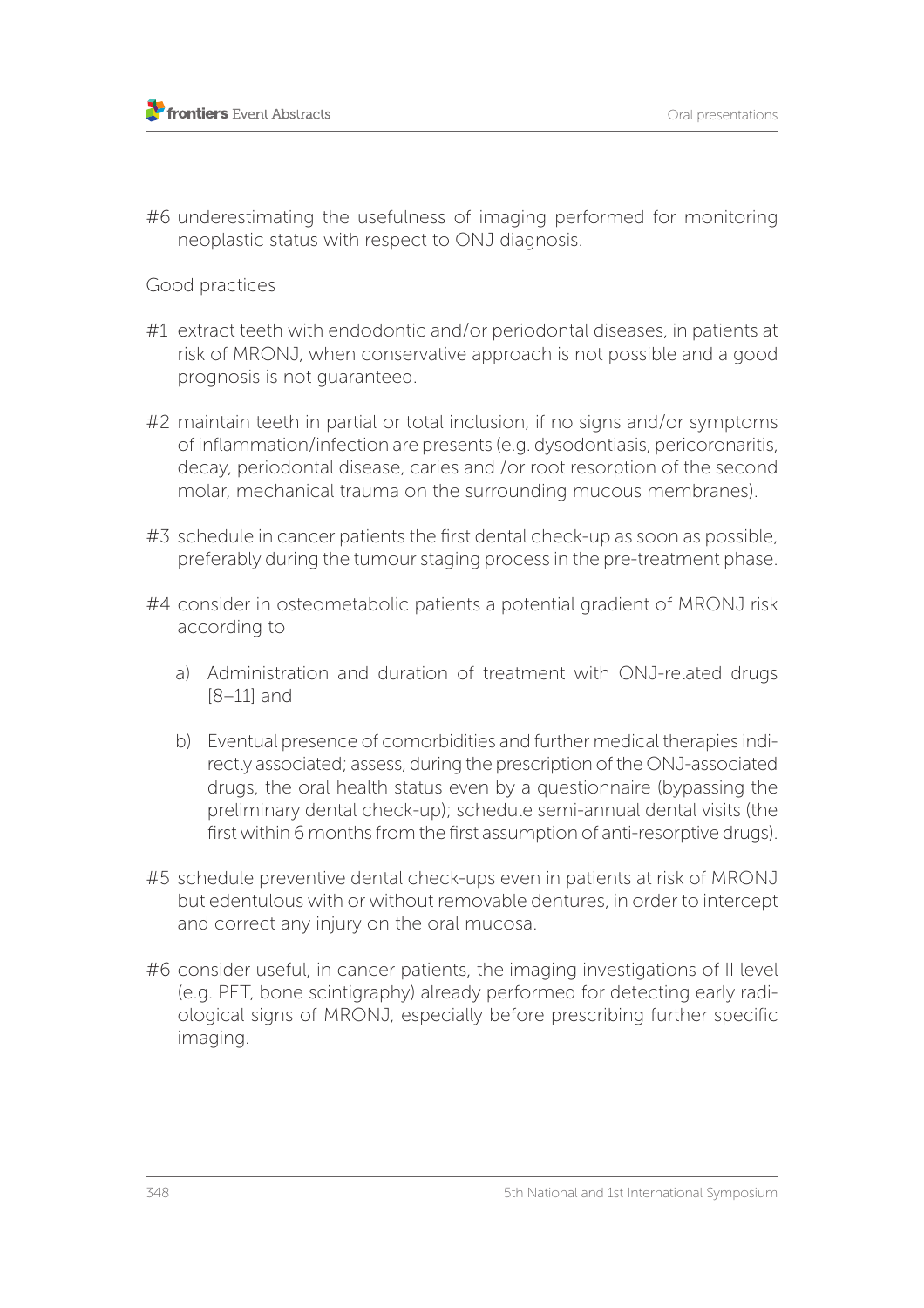## D. Practices at risk of inappropriateness in dental management and good practices for patients at risk of MRONJ

As before illustrated, the SIPMO ONJ board has defined in an open-access peer-reviewed shared protocols for dental management in patients at risk of MRONJ, prior to and during/after the administration of the aforementioned ONJ-related drugs [1]. The MRONJ Italian Consensus has adopted the principles and good practices stated by the SIPMO ONJ board with respect to dental management. In particular, as follows, some hot points were here emphasized: implants in cancer and osteometabolic patients, antibiotic prophylaxis, healing for I vs II intention.

Practices at risk of inappropriateness

- #1 following an implant rehabilitation in cancer patients who have to take or are taking MRONJ-associated drugs.
- #2 considering as contraindicated, in an absolute sense, implant rehabilitation in ostometabolic patients taking MRONJ-associated drugs.
- #3 prescribing antibiotic prophylaxis before dental therapies as non-invasive for bone.
- #4 practicing extractive procedures without removing, even if necessary, alveolar bone, and plan healing for second intention (especially with cortisone administration).

Good practices

- #1 do not perform in cancer patients implant rehabilitation and plan nonsurgical rehabilitation.
- #2 practice in osteometabolic patients implant rehabilitation taking into account the cumulative dose of drug already taken, the periodontal status, any smoking, comorbidities and other drugs. Sharing with the patient a hypothetical medium-long term risk of MRONJ related to peri-implantitis and bone mini-cracks. Plan informed consent and six months follow-up.
- #3 recommend always, in patients at MRONJ risk, antibiotic prophylaxis when surgical procedures involving dento-alveolar process or maxillary bones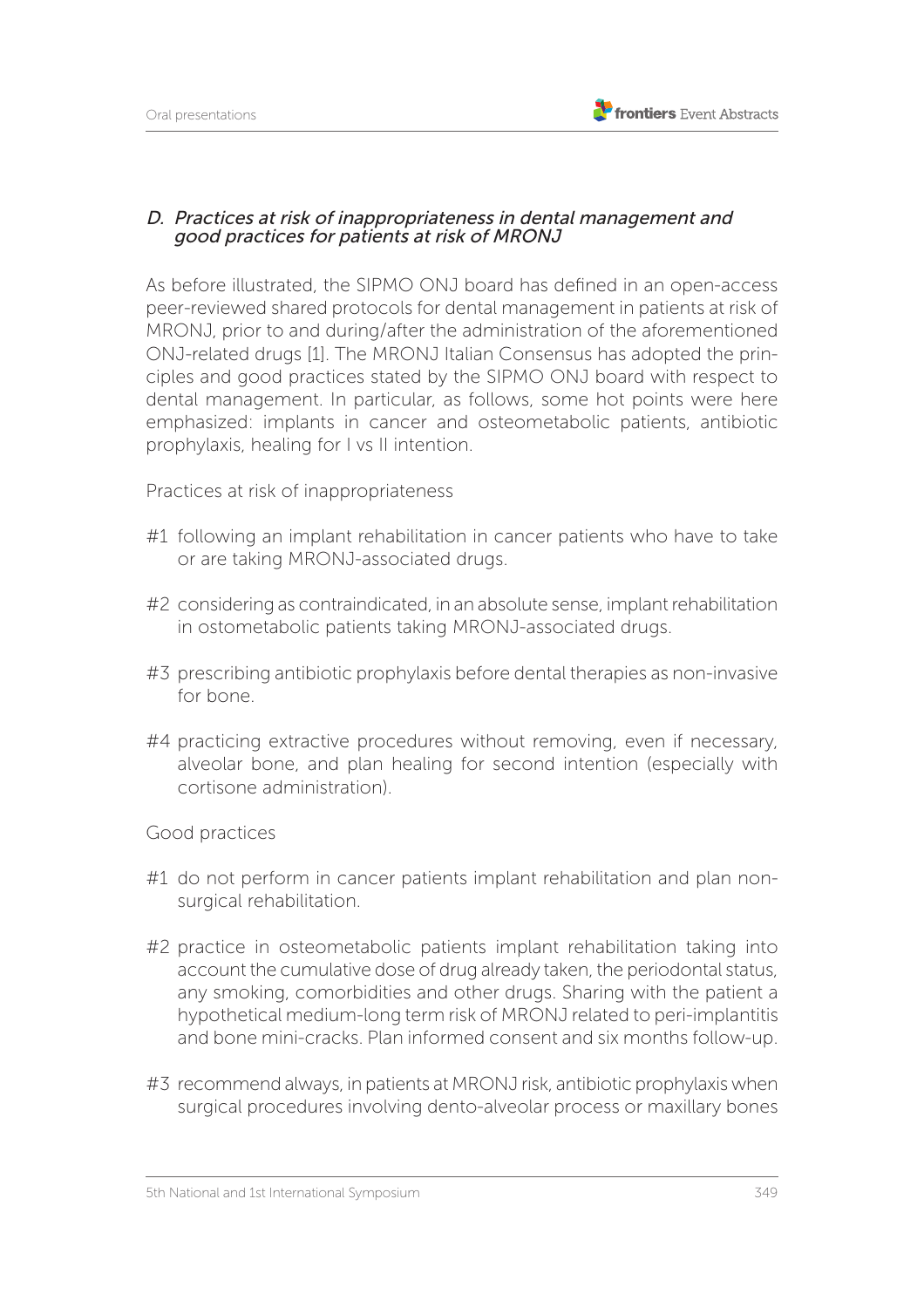are planned (e.g. extractions, periodontal/endodontic surgery, implants, pre-implant surgery).

#4 practice extractive or surgical procedures planning the healing for first intent with the clot maintenance.

Keywords: MRONJ, ONJ (osteonecrosis of the jaws), BRONJ (Bisphosphonate-Related Osteonecrosis of the Jaw), risk of inappropriateness, MRONJ Italian Consensus, SIPMO, SIdCO

## REFERENCES

- 1. Di Fede, O., Panzarella, V., Mauceri, R., Fusco, V., Bedogni, A., Lo Muzio, L., Sipmo Onj, B., and Campisi, G. (2018). The Dental Management of Patients at Risk of Medication-Related Osteonecrosis of the Jaw: New Paradigm of Primary Prevention. Biomed Res Int 2018, 2684924.
- 2. Campisi, G. (2017). A whish from Italy and DoctOral App for the New Open Dental Journal "POJ Dental and Oral Care" POJ Dent Oral Care 1, 1-2.
- 3. Fedele, S., Porter, S.R., D'aiuto, F., Aljohani, S., Vescovi, P., Manfredi, M., Arduino, P.G., Broccoletti, R., Musciotto, A., Di Fede, O., Lazarovici, T.S., Campisi, G., and Yarom, N. (2010). Nonexposed variant of bisphosphonate-associated osteonecrosis of the jaw: a case series. Am J Med 123, 1060-1064.
- 4. Colella, G., Campisi, G., and Fusco, V. (2009). American Association of Oral and Maxillofacial Surgeons position paper: Bisphosphonate-Related Osteonecrosis of the Jaws-2009 update: the need to refine the BRONJ definition. J Oral Maxillofac Surg 67, 2698-2699.
- 5. Ruggiero, S.L. (2009). Bisphosphonate-related osteonecrosis of the jaw (BRONJ): initial discovery and subsequent development. J Oral Maxillofac Surg 67, 13-18.
- 6. Khosla, S., Burr, D., Cauley, J., Dempster, D.W., Ebeling, P.R., Felsenberg, D., Gagel, R.F., Gilsanz, V., Guise, T., Koka, S., Mccauley, L.K., Mcgowan, J., Mckee, M.D., Mohla, S., Pendrys, D.G., Raisz, L.G., Ruggiero, S.L., Shafer, D.M., Shum, L., Silverman, S.L., Van Poznak, C.H., Watts, N., Woo, S.B., Shane, E., American Society For, B., and Mineral, R. (2007). Bisphosphonate-associated osteonecrosis of the jaw: report of a task force of the American Society for Bone and Mineral Research. J Bone Miner Res 22, 1479-1491.
- 7. Fusco, V., Santini, D., Armento, G., Tonini, G., and Campisi, G. (2016). Osteonecrosis of jaw beyond antiresorptive (bone-targeted) agents: new horizons in oncology. Expert Opin Drug Saf 15, 925-935.
- 8. Hellstein, J.W., Adler, R.A., Edwards, B., Jacobsen, P.L., Kalmar, J.R., Koka, S., Migliorati, C.A., Ristic, H., and American Dental Association Council on Scientific Affairs Expert Panel on Antiresorptive, A. (2011). Managing the care of patients receiving antiresorptive therapy for prevention and treatment of osteoporosis: executive summary of recommendations from the American Dental Association Council on Scientific Affairs. J Am Dent Assoc 142, 1243-1251.
- 9. Campisi, G., Fedele, S., Fusco, V., Pizzo, G., Di Fede, O., and Bedogni, A. (2014). Epidemiology, clinical manifestations, risk reduction and treatment strategies of jaw osteonecrosis in cancer patients exposed to antiresorptive agents. Future Oncol 10, 257-275.